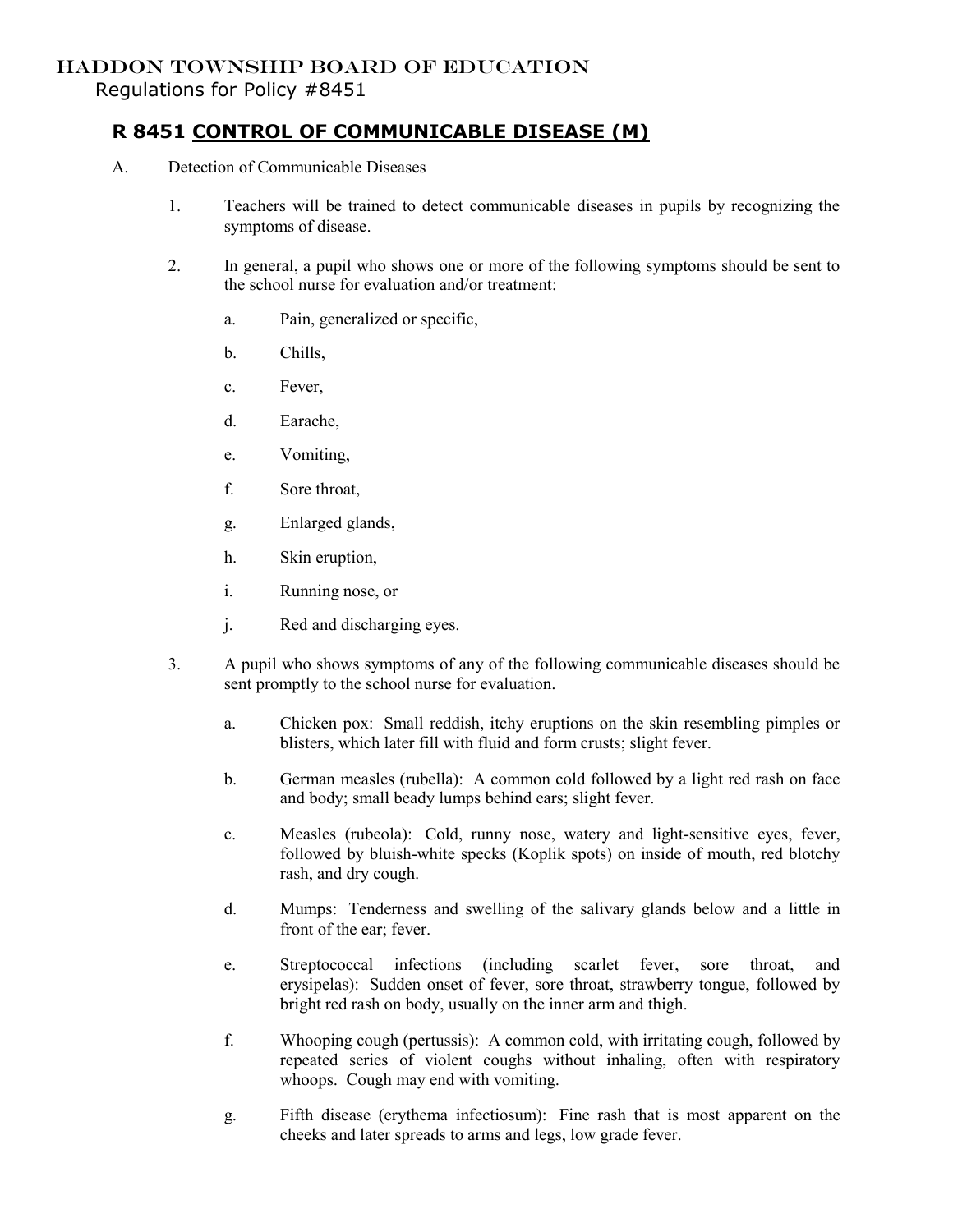- h. Pink eye (conjunctivitis): Redness of white areas of eyes, accompanied by some itching; eyes may discharge pus and be light sensitive.
- i. Head lice (pediculosis): Itching scalp, presence of lice and nits at hair roots.
- j. Impetigo (staphylococcus infection): Lesions.
- k. Meningitis-meningococcal: Severe headache, chills, vomiting, convulsions, fever, stiff neck, pain in neck.
- l. Infectious hepatitis: Fever, anorexia, nausea, malaise, abdominal discomfort, followed by jaundice.
- m. COVID-19: fever, cough, shortness of breath, or difficulty breathing, chills, repeated shaking with chills, muscle pain, headache, sore throat, new loss of taste or smell, fatigue, congestion or runny nose, nausea or vomiting, diarrhea.
- 4. Any person who is ill or infected with any disease below and as outlined in N.J.A.C. 8:57-1.3 or any communicable disease, whether confirmed or presumed will be reported immediately by the school Principal to the County Health Officer or to the New Jersey Department of Health if the County Health Officer is not available. Such telephone report will be followed up by a written report or electronic report within twenty-four hours of the initial report. The diseases to be immediately reported are:
	- a. Botulism (Clostridium);
	- b. Diphtheria (Corynebacterium diphtheriae);
	- c. Haemophilus influenzae, invasive disease;
	- d. Hepatitis A, institutional settings;
	- e. Measles;
	- f. Meningoccal disease (Neisseria menengitidis);
	- g. Pertussis (whooping cough, bordetella pertussis);
	- h. Plague (Yersinia pestis);
	- i. Poliomyelitis;
	- j. Rabies (human illness);
	- k. Rubella;
	- l. COVID-19;
	- **m.** Viral hemorrhagic fevers, including, but not limited to, Ebola Lassa, and Marburg viruses;
	- **n.** Foodborne intoxications, including, but not limited to, mushroom poisoning;
	- **o**. Any foodborne, waterborne, nosocomial, outbreak or suspected outbreak or any outbreak or suspected outbreak of unknown origin;
	- **p.** Any other disease included in N.J.A.C. 8:57-1.3.